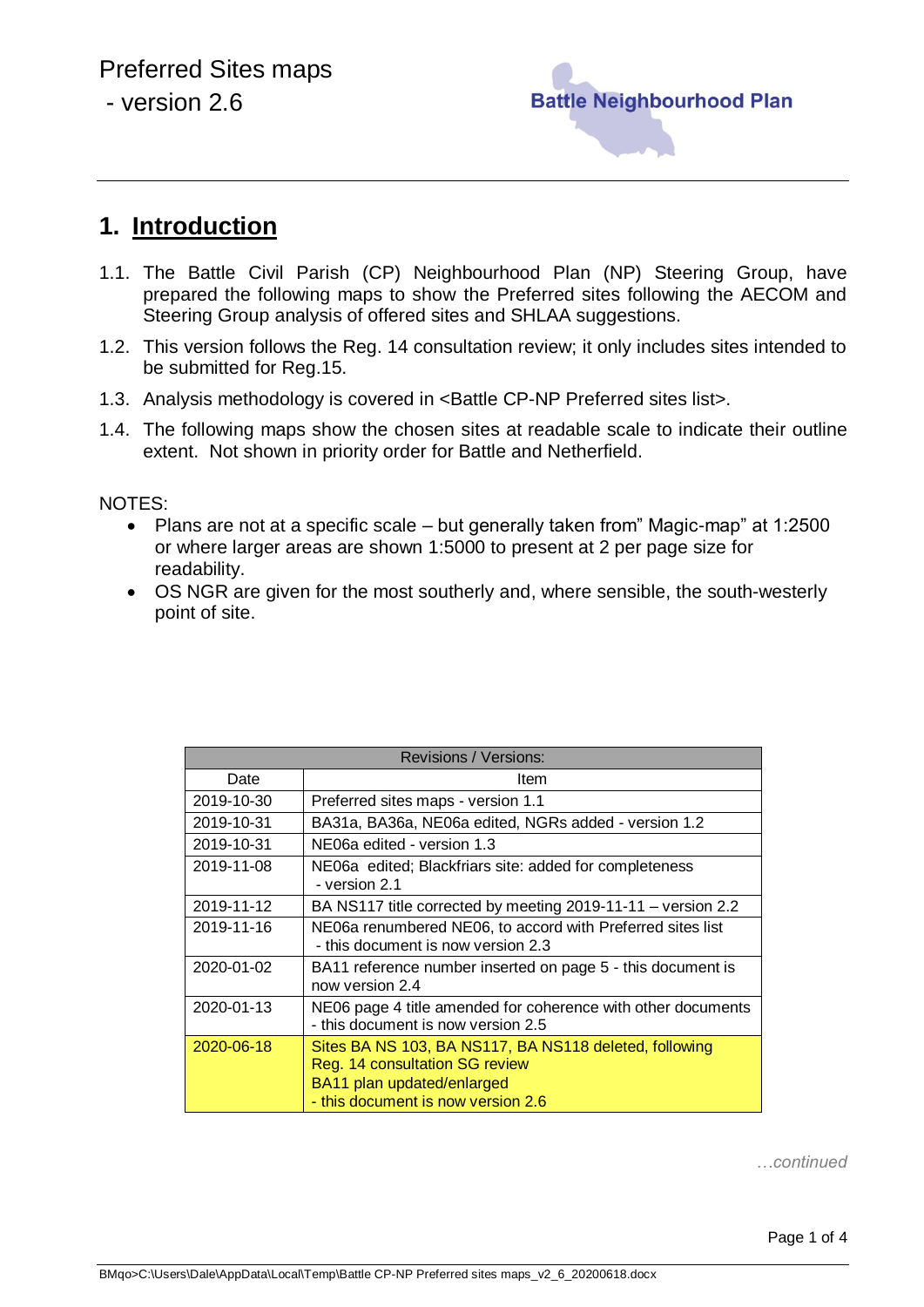## Preferred Sites maps

- version 2.6







*…continued*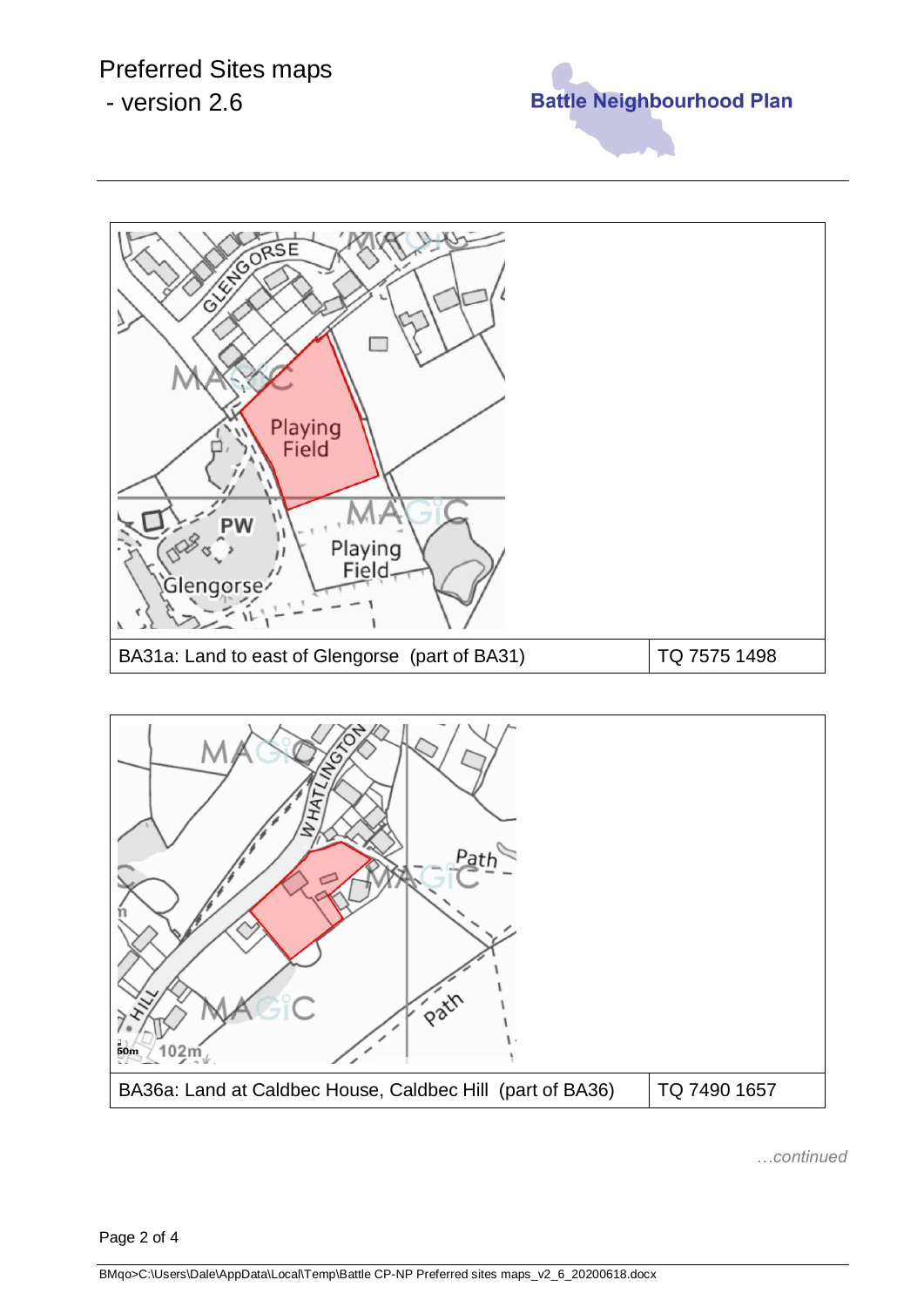## Preferred Sites maps

- version 2.6







*…continued*